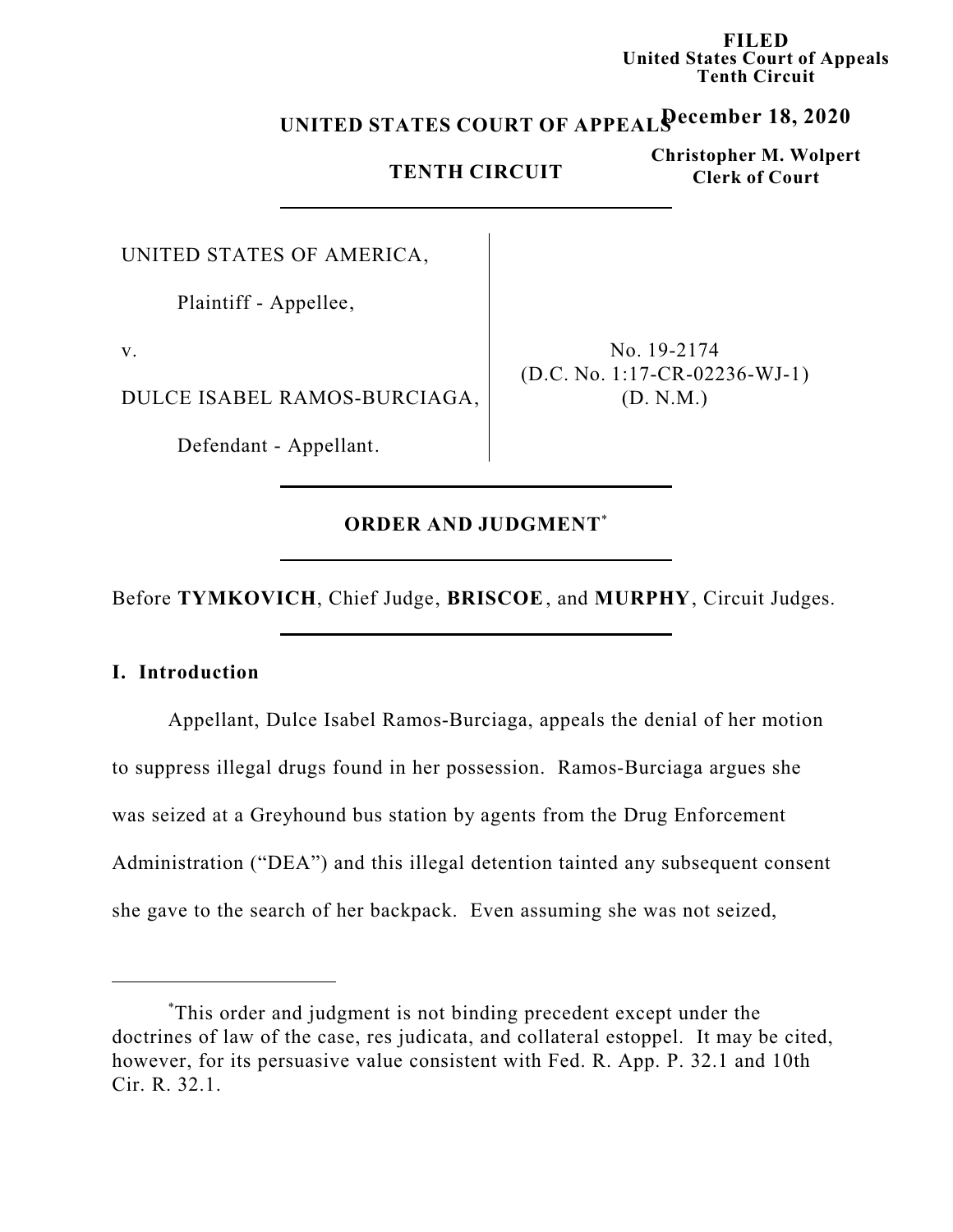Ramos-Burciaga argues her consent to search was coerced and the district court clearly erred when it found otherwise.

Exercising jurisdiction pursuant to 28 U.S.C. § 1291, we hold that Ramos-Burciaga was not seized and the search of her backpack does not bear any indicia of unlawful coercion. Accordingly, we **affirm** the denial of her motion to suppress.

#### **II. Background**

Ramos-Burciaga was traveling by Greyhound bus from Arizona to Colorado. She exited the bus when it stopped in Albuquerque, retrieved her luggage, and entered the terminal. As she sat inside the terminal waiting for her bus to Denver, she was approached by DEA Special Agent Jarrell Perry. Agent Perry had been given information by a confidential informant that a Greyhound customer named Dulce Ramos had begun her journey in Glendale, Arizona; was destined for Denver, Colorado; had paid cash for her ticket; and had checked one piece of luggage. He testified that, based on this information, Dulce Ramos "was a person [he] wished to speak with." Agent Perry also testified, however, that when he approached Ramos-Burciaga at the bus station, he did not know she was the woman identified by the informant as Dulce Ramos.

Agent Perry identified himself as a police officer and showed Ramos-Burciaga his DEA badge. The government submitted a transcript of the exchange

-2-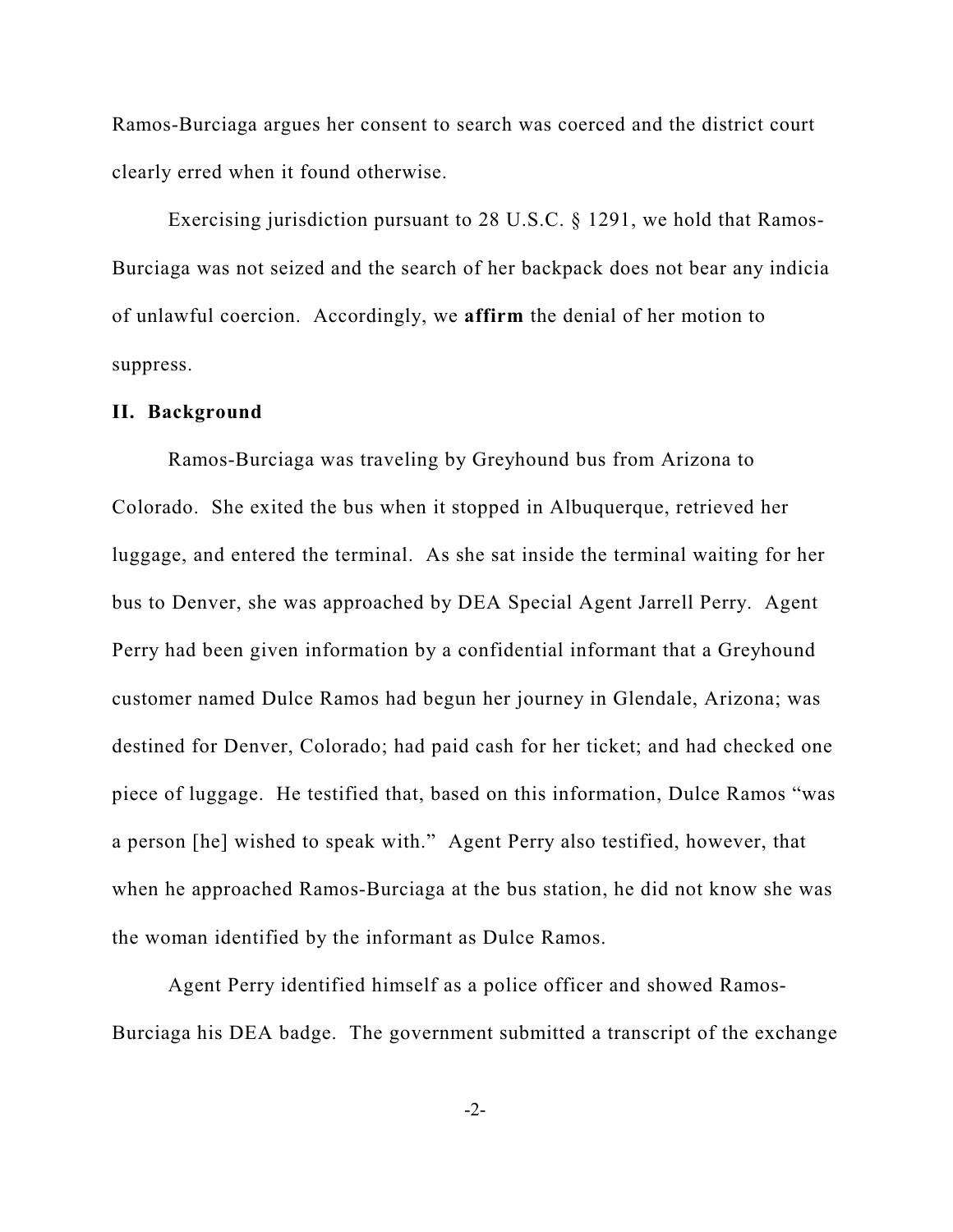between Agent Perry and Ramos-Burciaga, the relevant excerpts of which are set out below:

Agent Perry: Hello, ma'am, how ya doin' today?

Ramos-Burciaga: Ah…

Agent Perry: I'm a police officer . . .

Ramos-Burciaga: Ah-hah.

Agent Perry: . . . and we check the station here for security. May I speak to you for a moment?

Ramos-Burciaga: Uh, yeah.

Agent Perry: Do you speak English okay?

Ramos-Burciaga: Yeah.

Agent Perry: Okay. May I speak to you for a moment?

Ramos-Burciaga: Yeah, sure.

. . . .

Agent Perry: Okay. Here's your ticket back. Do you have ID with you Miss uh, Ramos?

Ramos-Burciaga: Yeah, but what happen (UI)?

Agent Perry: It's just for security here at the 1 station cuz Amtrak, ur, Greyhound doesn't really have any security so we come down here and speak with passengers for security reasons.

Ramos-Burciaga: Okay.

. . . .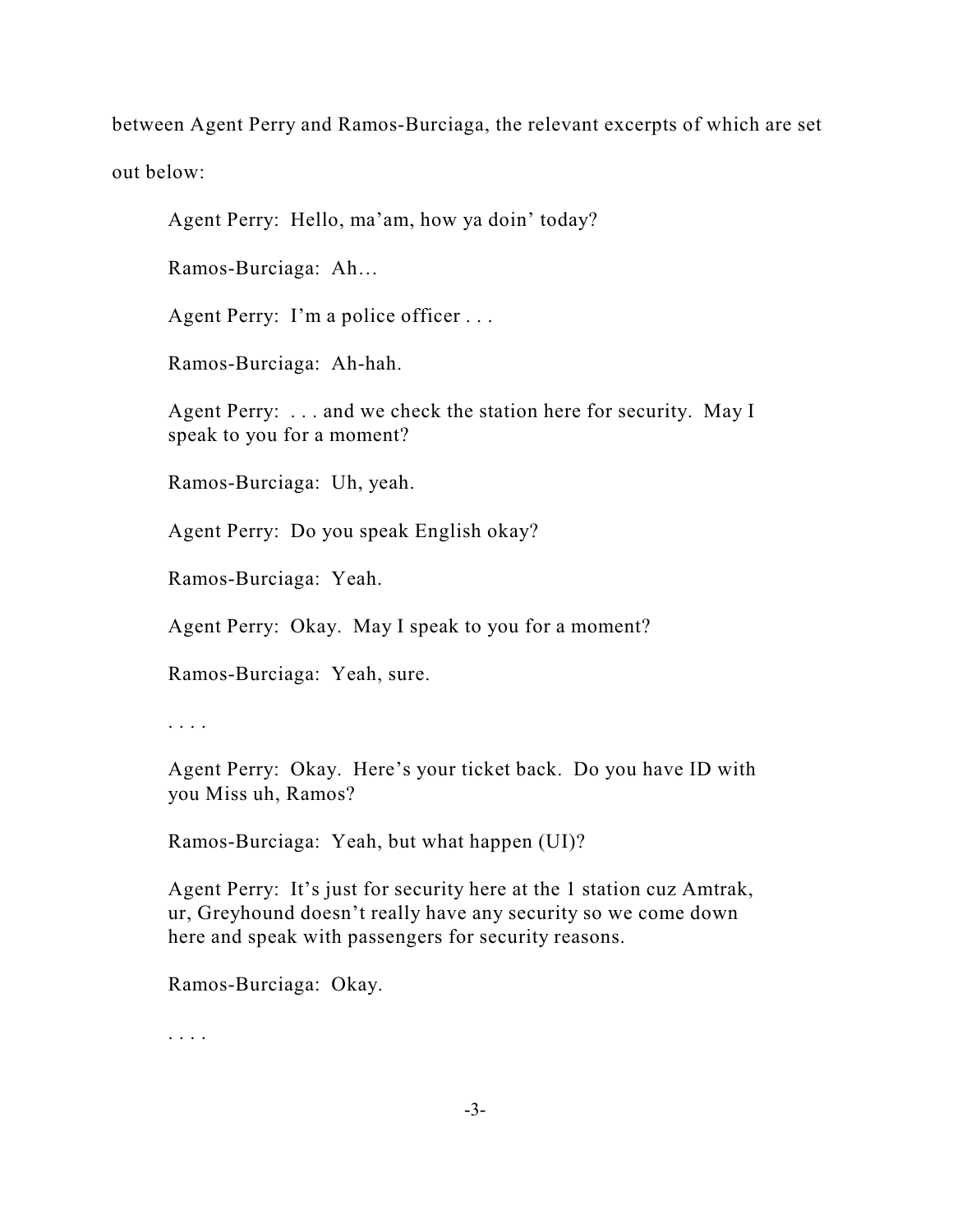Agent Perry. Yeah, we just check the station here. It's just for security, speaking to all the passengers.

Ramos-Burciaga: All right.

Agent Perry: Yeah.

Ramos-Burciaga: It's like, vi, vi, violence here or something?

Agent Perry: Well, no, it's just that Greyhound uh . . . really doesn't have any security when you board. Did you board in Phoenix?

Ramos-Burciaga: Yeah.

Agent Perry: Okay. Uh, there's not really any security on the busses so basically you can carry whatever you want on the bus. Weapons, illegal narcotics, anything illegal. Weapons, hopefully no explosives but you can . . . anything illegal.

Ramos-Burciaga: Mh-hm.

Agent Perry: You know, there's no security, so there's no, no checks. So sometimes we got a problem with people carryin' uh . . .

Ramos-Burciaga: Oh, no.

Agent Perry: . . . things on the busses . . .

Ramos-Burciaga: I never do . . .

. . . .

Agent Perry: Okay. Would you consent for a search of your bag for contraband, ma'am?

Ramos-Burciaga: Yeah, sure.

. . . .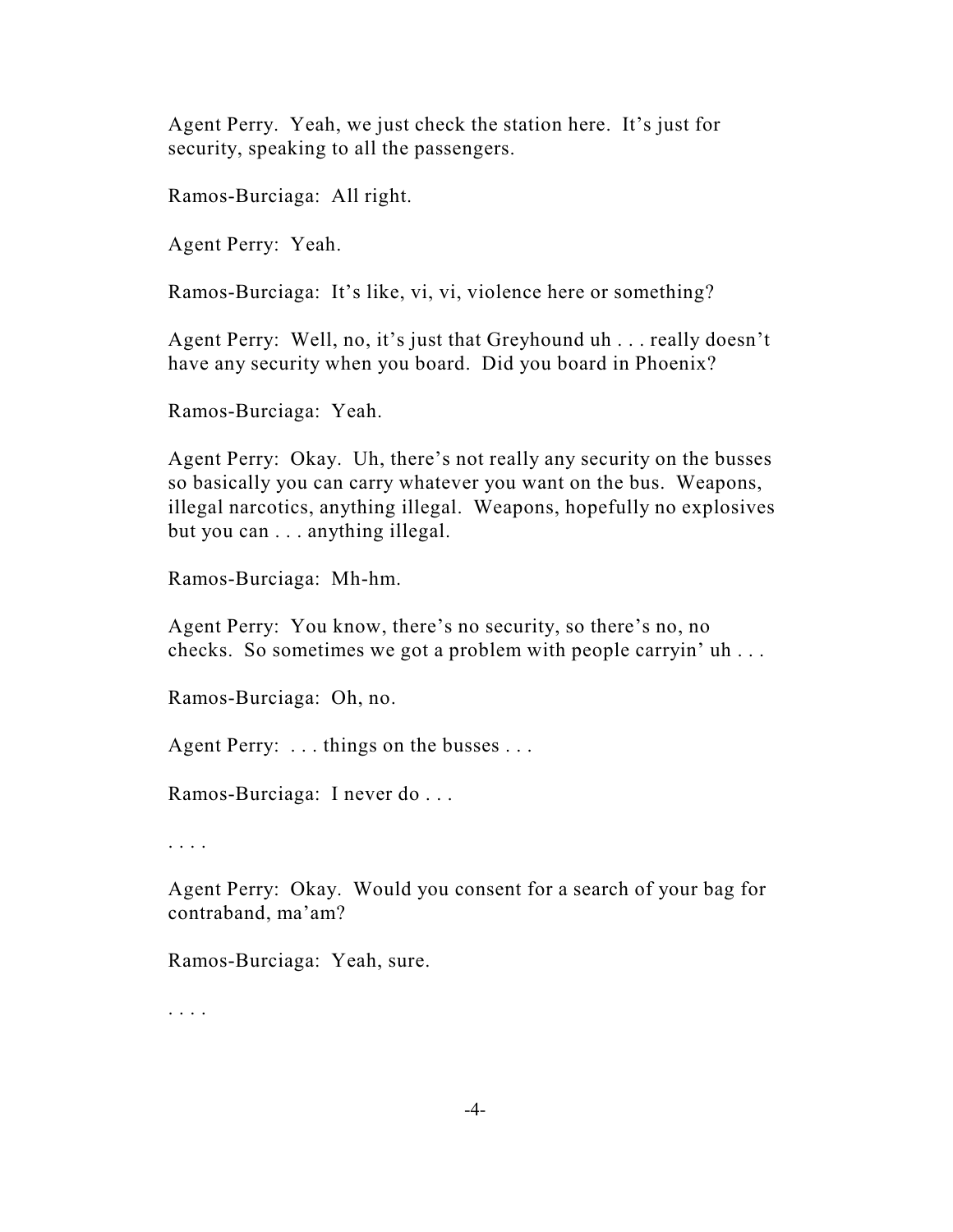Agent Perry: Yeah. Do you have any other luggage with you other than this bag?

Ramos-Burciaga: No, that's it.

. . . .

Agent Perry: Yeah. How 'bout this bag over here? Is this your bag on your back here?

Ramos-Burciaga: Yeah, that's uh, the (unintelligible) I have.

Agent Perry: Okay. Will you give me permission to search that too?

Ramos-Burciaga: Why?

Agent Perry: Just to make sure you don't have anything illegal, ma'am.

Ramos-Burciaga: I don't, nothing (chuckles).

Agent Perry: Okay.

Ramos-Burciaga: What happen? I'm . . . nervous right now.

Agent Perry: Oh, there's no reason to be nervous. As I explained to you over there, it's just for security at the bus station. Is that a purse or a backpack?

Ramos-Burciaga: My purse.

Agent Perry: Okay. Okay. Would you give me permission to search it or no?

Ramos-Burciaga: But why?

Agent Perry: Just to make sure you don't have anything illegal inside, ma'am. Let me ask you this, since you're not answering the question, can you just open up, show me the contents then . . . without me searchin' it? That okay with you?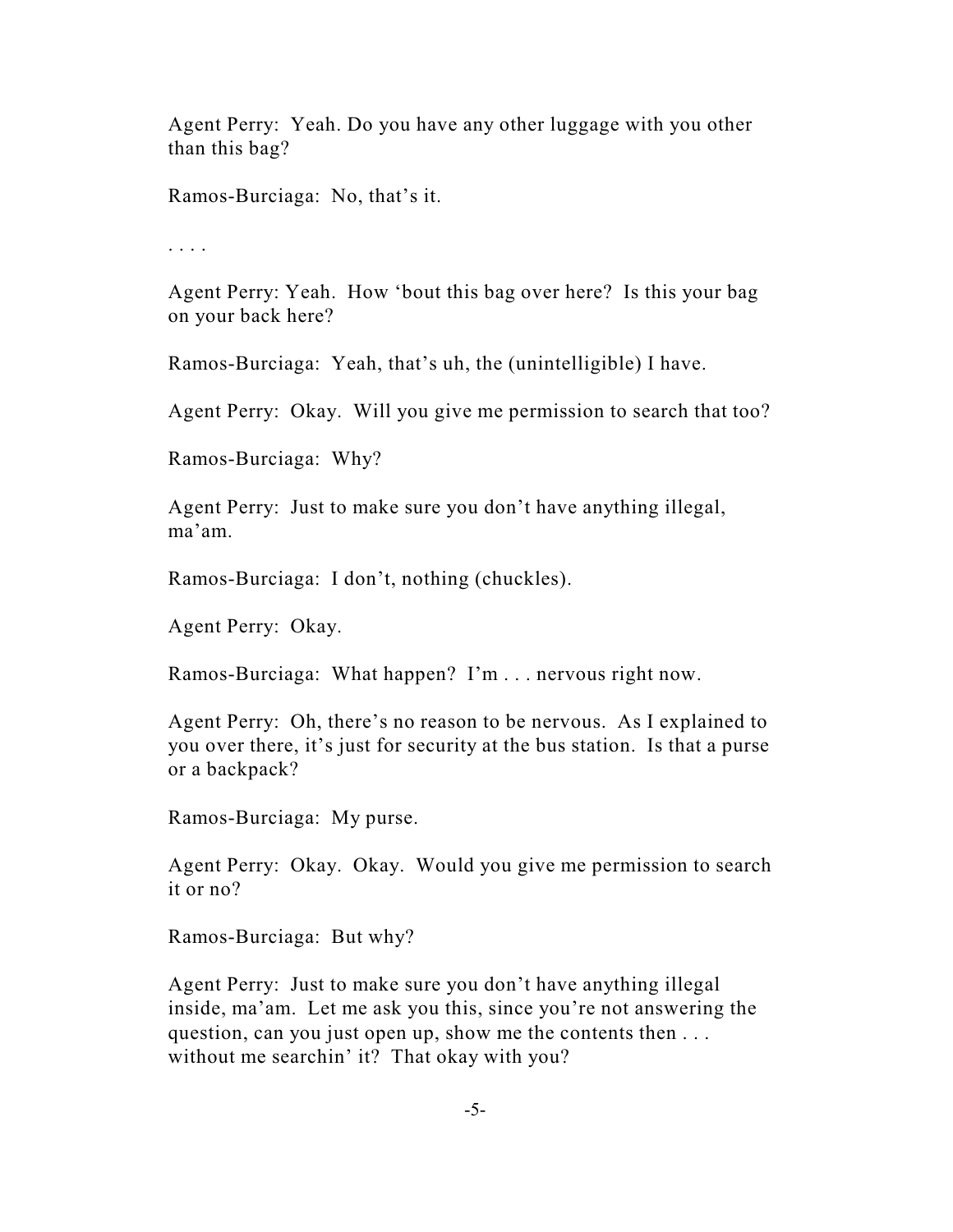Ramos-Burciaga: Yeah, of course.

Agent Perry: Okay.

. . . .

Agent Perry: Can you just take your stuff outta there so I can see in the bottom?

Ramos-Burciaga: Yeah, sure.

. . . .

Agent Perry:  $\dots$  [C]an you take this out so I can see what you have in the bottom? I can't see what you have in the bottom of it.

Ramos-Burciaga: Yes.

After Ramos-Burciaga shifted the contents of her backpack, Agent Perry was able to see an oblong-shaped bundle wrapped in black electrical tape. He testified that he knew from experience it was a bundle of illegal narcotics. Ramos-Burciaga was immediately arrested. She was subsequently charged with one count of possession with the intent to distribute one kilogram or more of heroin, in violation of 21 U.S.C.  $\S$ § 841(a)(1) and (b)(1)(A). Ramos-Burciaga moved to suppress the heroin, arguing it was discovered during an unconstitutional search after she was illegally seized. <sup>1</sup> The district court denied the motion to suppress the drugs, finding the encounter between Ramos-Burciaga

<sup>1</sup> Ramos-Burciaga also moved to suppress statements she made during a custodial interrogation. The district court ruled in favor of Ramos-Burciaga and the statements were suppressed.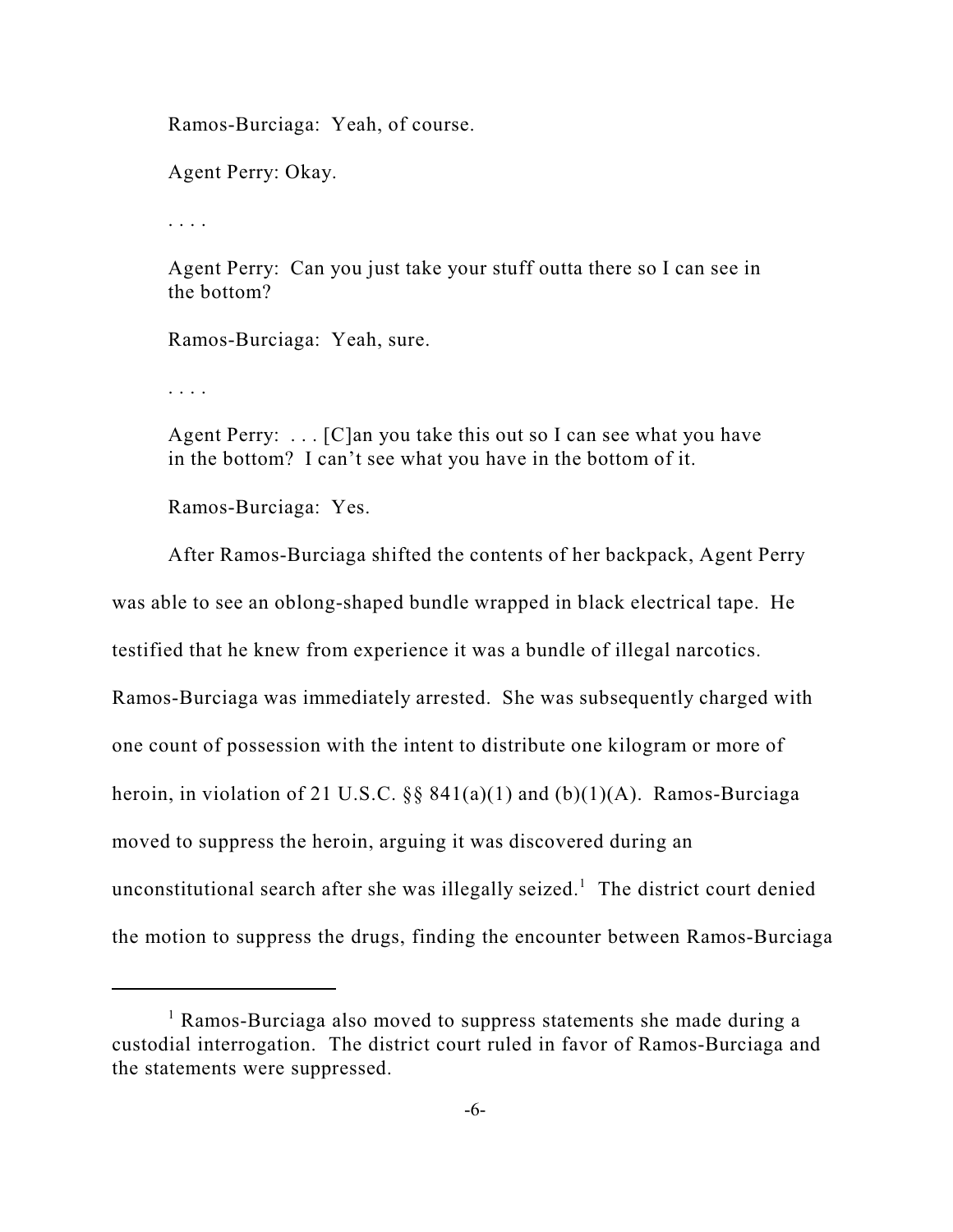and Agent Perry was consensual and further finding that Ramos-Burciaga voluntarily consented to the search of her backpack. After her motion was denied, Ramos-Burciaga entered a conditional guilty plea, reserving the right to appeal the district court's denial of her motion to suppress.

#### **III. Discussion**

#### *A. Seizure*

The Fourth Amendment protects "[t]he right of the people to be secure in their persons . . . against unreasonable . . . seizures." U.S. Const. amend. IV. When this court reviews "the denial of a motion to suppress, we accept the district court's factual findings and determinations of witness credibility unless they are clearly erroneous." *United States v. Moran*, 503 F.3d 1135, 1139 (10th Cir. 2007) (quotation omitted). "[T]he ultimate issue of whether a seizure occurred is a question of law, which we review de novo." *United States v. Guerrero*, 472 F.3d 784, 786 (10th Cir. 2007).

There are three types of police-citizen encounters: (1) consensual encounters, which do not implicate the Fourth Amendment; (2) investigative detentions, which must be justified by reasonable suspicion of criminal activity; and (3) arrests, which must be justified by probable cause. *See United States v. Roberson*, 864 F.3d 1118, 1121 (10th Cir. 2017). According to Ramos-Burciaga, her encounter with Agent Perry at the Greyhound bus terminal was an

-7-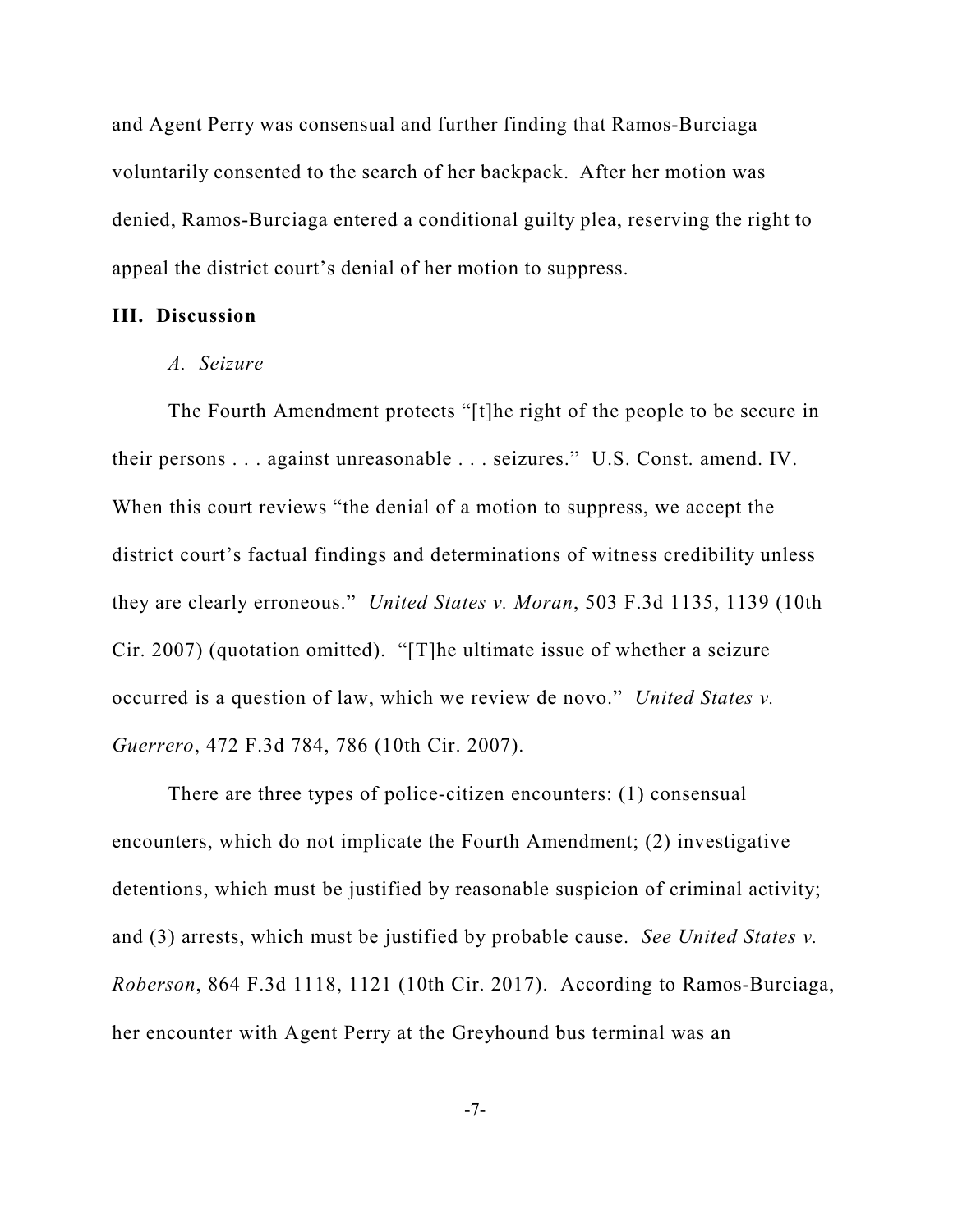investigative detention not justified by reasonable suspicion. The district court determined the encounter was consensual.

With respect to consensual encounters, it is well-established that "officers do not violate the Fourth Amendment's prohibition on unreasonable seizures merely by approaching individuals on the street or in other public places and putting questions to them if they are willing to listen . . . provided they do not induce cooperation by coercive means." *United States v. Drayton*, 536 U.S. 194, 200–01 (2002) (citations omitted). When evaluating "whether a particular encounter constitutes a seizure, a court must consider all the circumstances surrounding the encounter to determine whether the police conduct would have communicated to a reasonable person that the person was not free to decline the officers' requests or otherwise terminate the encounter." *Florida v. Bostick*, 501 U.S. 429, 439 (1991). "So long as a reasonable person would feel free to disregard the police and go about his business, the encounter is consensual and no reasonable suspicion is required." *Id.* at 434 (citation omitted). The reasonable person inquiry "focuses on the objective viewpoint of one in the defendant's circumstances." *United States v. Carbajal–Iriarte*, 586 F.3d 795, 801 (10th Cir. 2009). The following facts are relevant to a determination of whether an encounter is consensual:

(1) the threatening presence of several officers; (2) the brandishing of a weapon by an officer; (3) physical touching by an officer;

-8-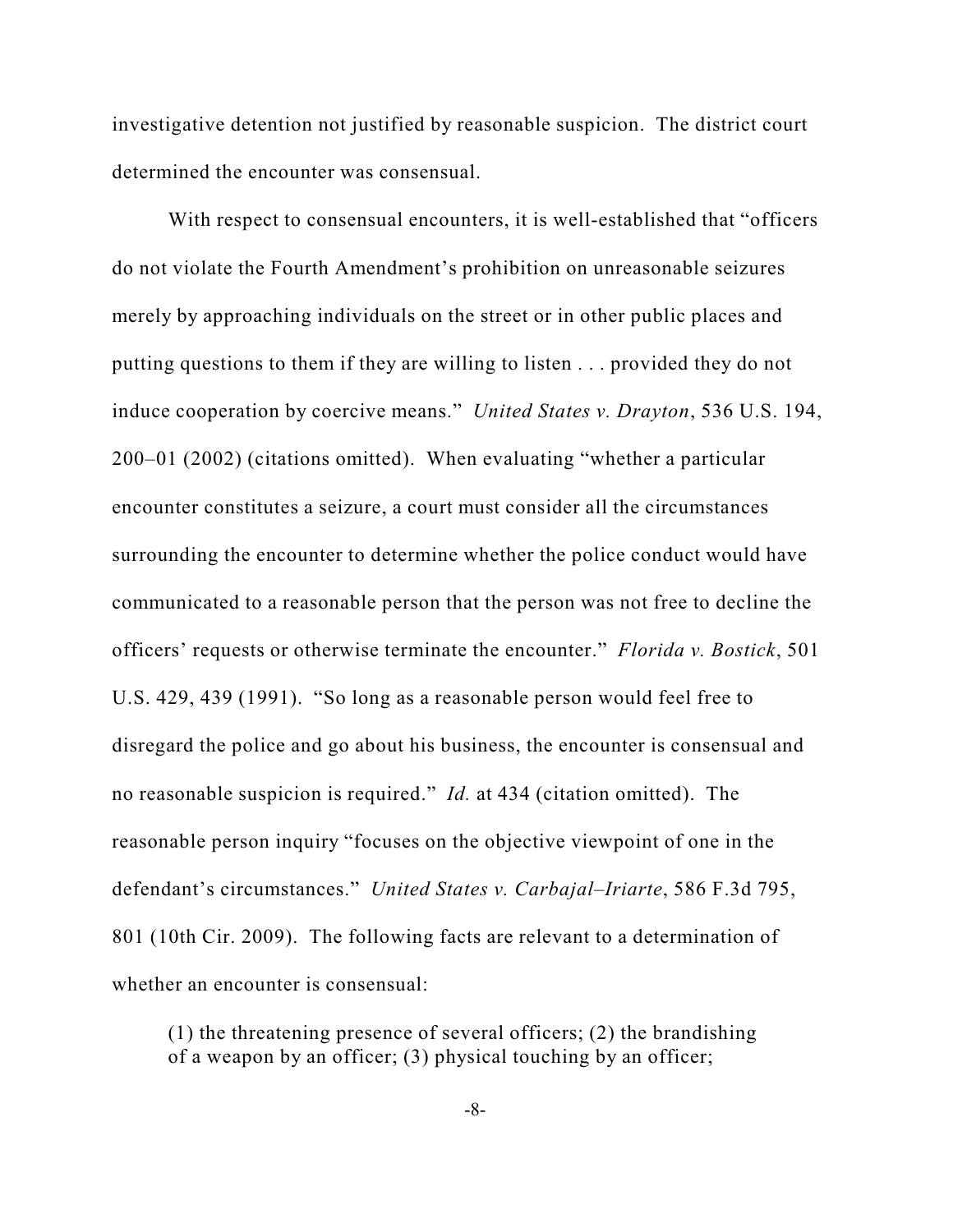(4) aggressive language or tone of voice by an officer indicating compliance is compulsory; (5) prolonged retention of an individual's personal effects; (6) a request to accompany an officer to the police station; (7) interaction in a small, enclosed, or non-public place; and (8) absence of other members of the public.

*United States v. Rogers*, 556 F.3d 1130, 1137–38 (10th Cir. 2009). This list of facts "is not exhaustive, nor is any one factor dispositive." *Id*. at 1138. "We review de novo the relevant circumstances to determine whether an interaction between an individual and a law enforcement officer is a consensual encounter that does not implicate the Fourth Amendment." *Id.* at 1137 (quotation and citation omitted).

Ramos-Burciaga challenges several aspects of the district court's ruling. According to her, the court's errors included finding that: (1) the agents did not stand in threatening positions, (2) Agent Perry did not use assertive language or gestures, (3) Agent Perry did not deceive her by representing he was conducting a security check, and (4) she was not targeted for questioning. The record, however, contains sufficient evidence to support all these findings.

There is no dispute that at least two DEA agents were involved in the encounter. While Agent Perry was searching Ramos-Burciaga's suitcase, Agent Larry Pantoja approached the pair and stood behind Ramos-Burciaga who was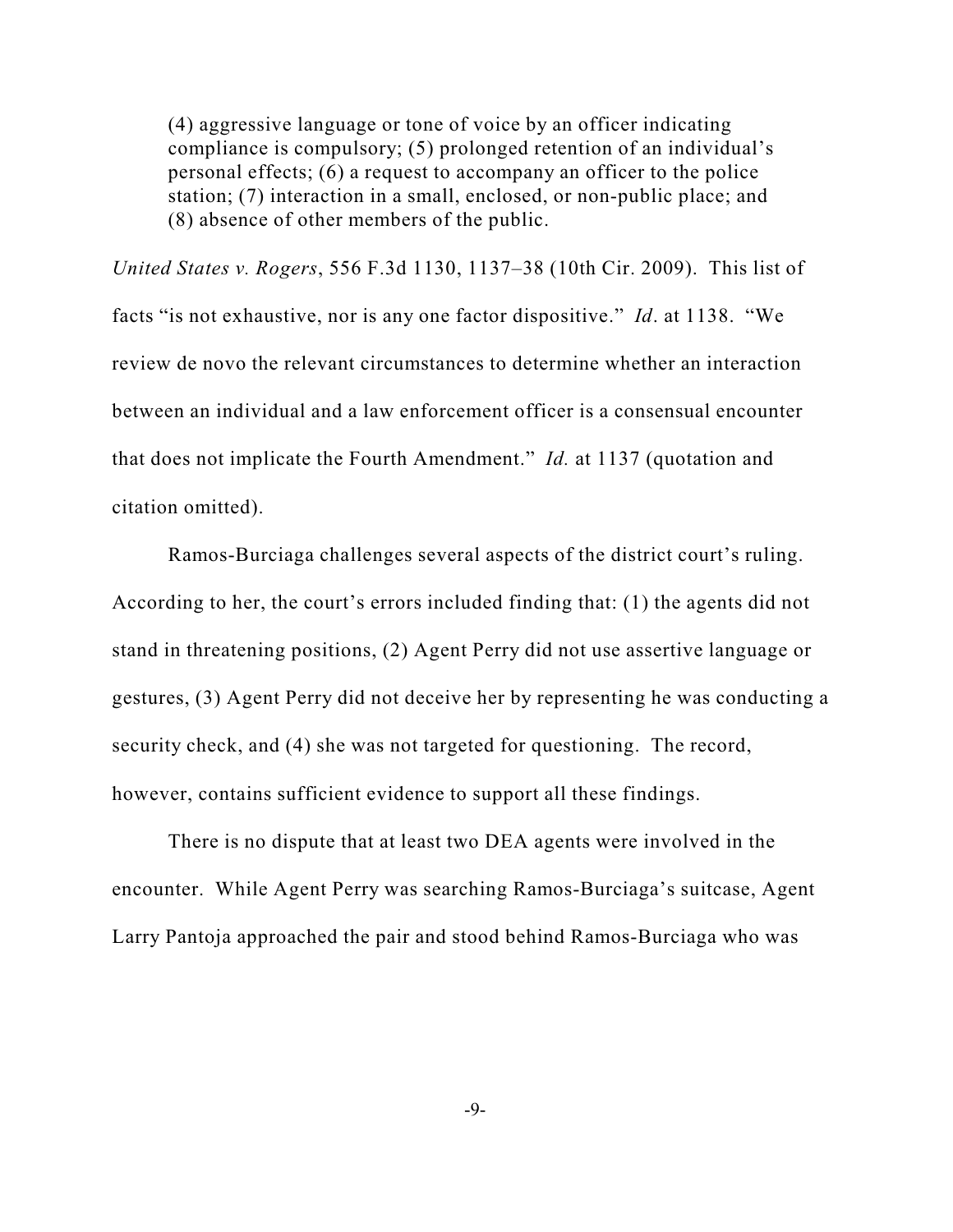seated.<sup>2</sup> Although Ramos-Burciaga claims she was unable to leave the area because Agent Perry stood directly in front of her and Agent Pantoja directly behind her, Agent Perry testified that neither he nor Agent Pantoja obstructed Ramos-Burciaga's "ingress or egress" and did not physically touch her. Thus, the district court's finding that "neither agent blocked [Ramos-Burciaga's] ability to leave, and they were not in threatening positions" is supported by Agent Perry's testimony.

Likewise, there is support for the district court's finding that Agent Perry did not use assertive language or gestures. Ramos-Burciaga replicated Agent Perry's gestures when she testified at the suppression hearing, and the district court observed the gestures.<sup>3</sup> Thus, the court's finding that Agent Perry's hand gestures were not threatening to a reasonable person in Ramos-Burciaga's position was based on its observations of Ramos-Burciaga's hand movements during her testimony. The district court was not required to accept her subjective interpretation of Agent Perry's presence as "imposing." Further, the district

<sup>2</sup> Ramos-Burciaga has not identified a single case standing for the proposition that the mere presence of more than one officer is sufficient, standing alone, to establish a "threatening presence." Instead, in an analogous context, this court concluded a similar police-citizen encounter was non-coercive. *See United States v. Benard*, 680 F.3d 1206, 1211 (10th Cir. 2012).

<sup>&</sup>lt;sup>3</sup> Ramos-Burciaga testified Agent Perry "was gesturing with his hands, like he was expecting me to give [my identification] to him." While giving this testimony, the record shows that Ramos-Burciaga mimicked Agent Perry by putting her "open palm out in front of her."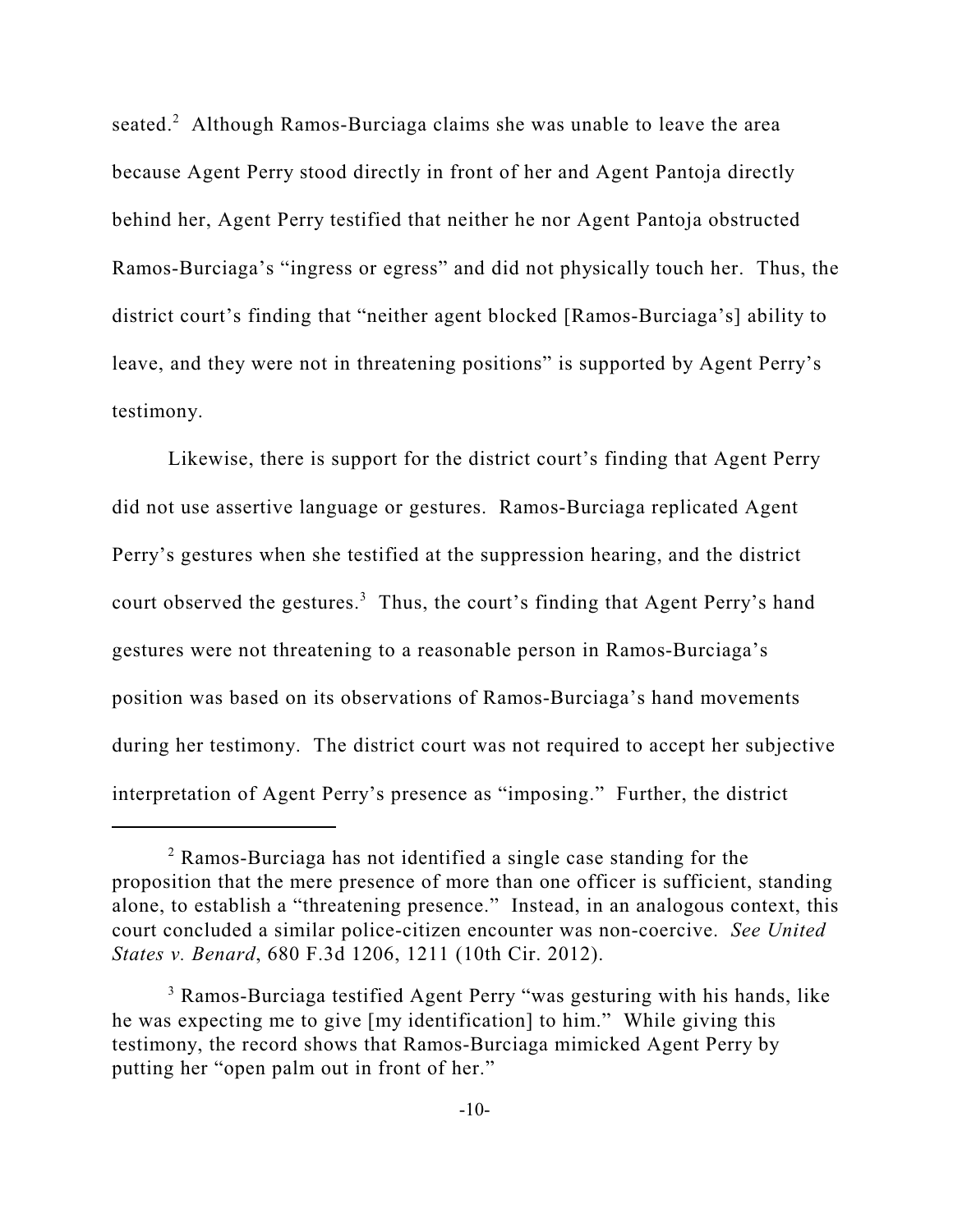court noted it weighed the testimony of Ramos-Burciaga and Agent Perry and listened to the audio recording of the encounter before finding that Agent Perry "did not use any threatening gestures or intimidating body language." The court specifically found that, based on the audio, Agent Perry's demeanor was "calm and respectful," undermining Ramos-Burciaga's description of his overall conduct as intimidating and coercive.

Ramos-Burciaga also challenges the district court's finding that Agent Perry did not act deceptively by telling her he was conducting a security check. Based on the transcript of the encounter, the district court found Agent Perry truthfully told Ramos-Burciaga he speaks with passengers at the bus terminal to determine if they are boarding busses with "anything illegal," including weapons and narcotics. Ramos-Burciaga, nonetheless, argues Agent Perry was not checking passengers randomly, as he told her. Rather, he specifically targeted her for an investigative detention based on information he received from a confidential informant. Again, the district court's finding to the contrary that Ramos-Burciaga was not "targeted" is supported by Agent Perry's testimony that he did not know Ramos-Burciaga's name when he approached her but learned it only when she presented her identification. Ramos-Burciaga's argument that the agents had a "particularized focus" on her and she was "the sole focus of two agents' attention in a crowded bus station," is not persuasive. First, as the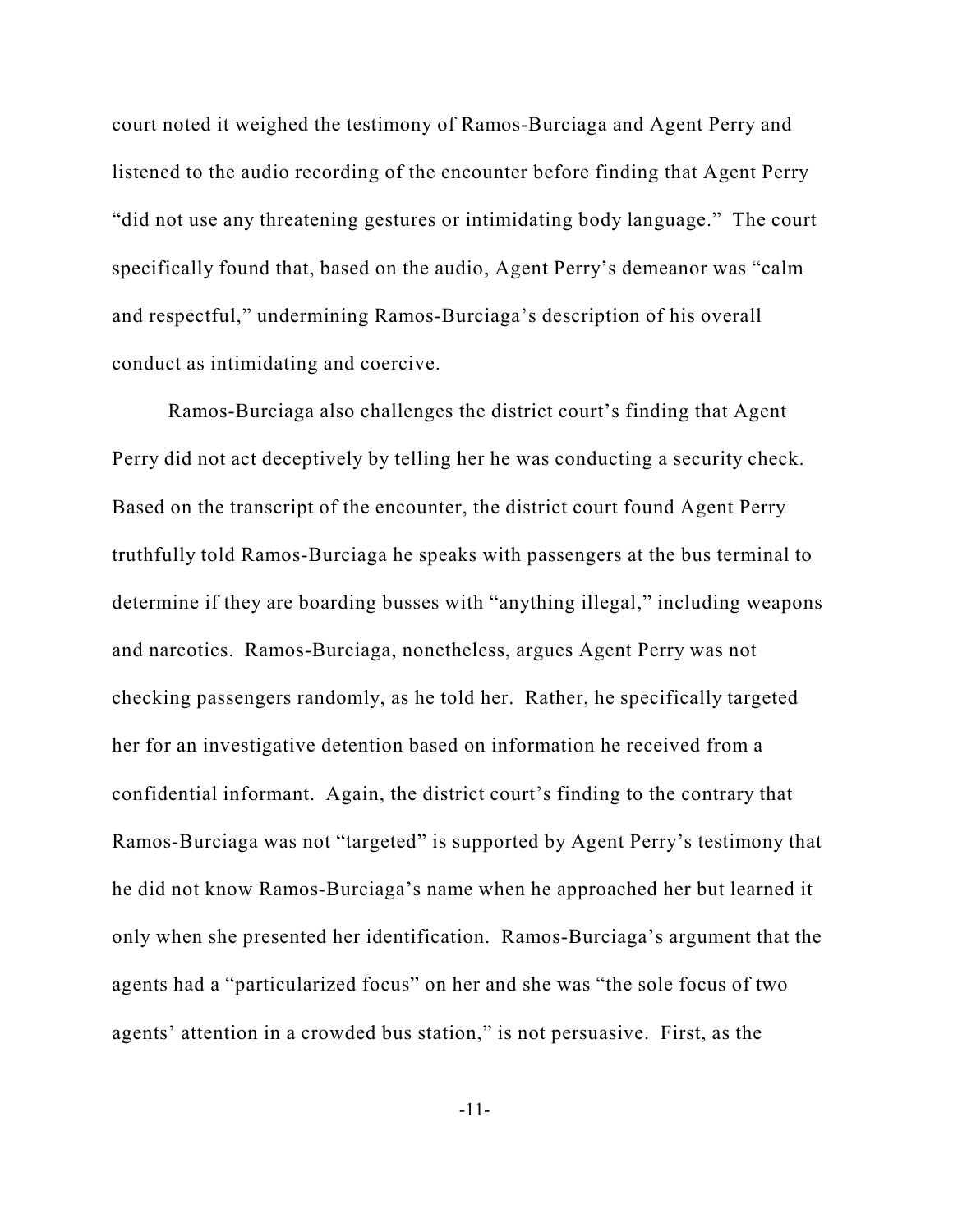district court found, Agent Perry did not focus his attention on her because he did not know who she was. Second, based on the record in this matter, the fact Agent Perry and Agent Pantoja spoke only to Ramos-Burciaga, instead of multiple passengers, would not lead a reasonable person in her position to believe the agents suspected her of committing a crime. Ramos-Burciaga does not explain how, or if, she knew she was the only passenger Agent Perry had approached in the terminal. Thus, we are not persuaded the district court clearly erred in finding Agent Perry was not deceptive and did not give Ramos-Burciaga the impression he suspected she was carrying illegal drugs.

Ramos-Burciaga also asserts Agent Perry led her to believe she was required to speak to him, in the same way she would be required to submit to a security check conducted by an agent with the Transportation Security Administration ("TSA"). She argues her belief is supported by a question she posed to Agent Perry, asking why she had been stopped. The record, however, confirms that Agent Perry displayed a badge showing he was an agent with the DEA, not the TSA, and specifically told Ramos-Burciaga that Greyhound does not screen passengers when they board. In fact, Agent Perry repeated the statement several times, telling Ramos-Burciaga that Greyhound "doesn't really have any security so we come down here and speak with passengers for security reasons" and "there's not really any security on the busses so basically you can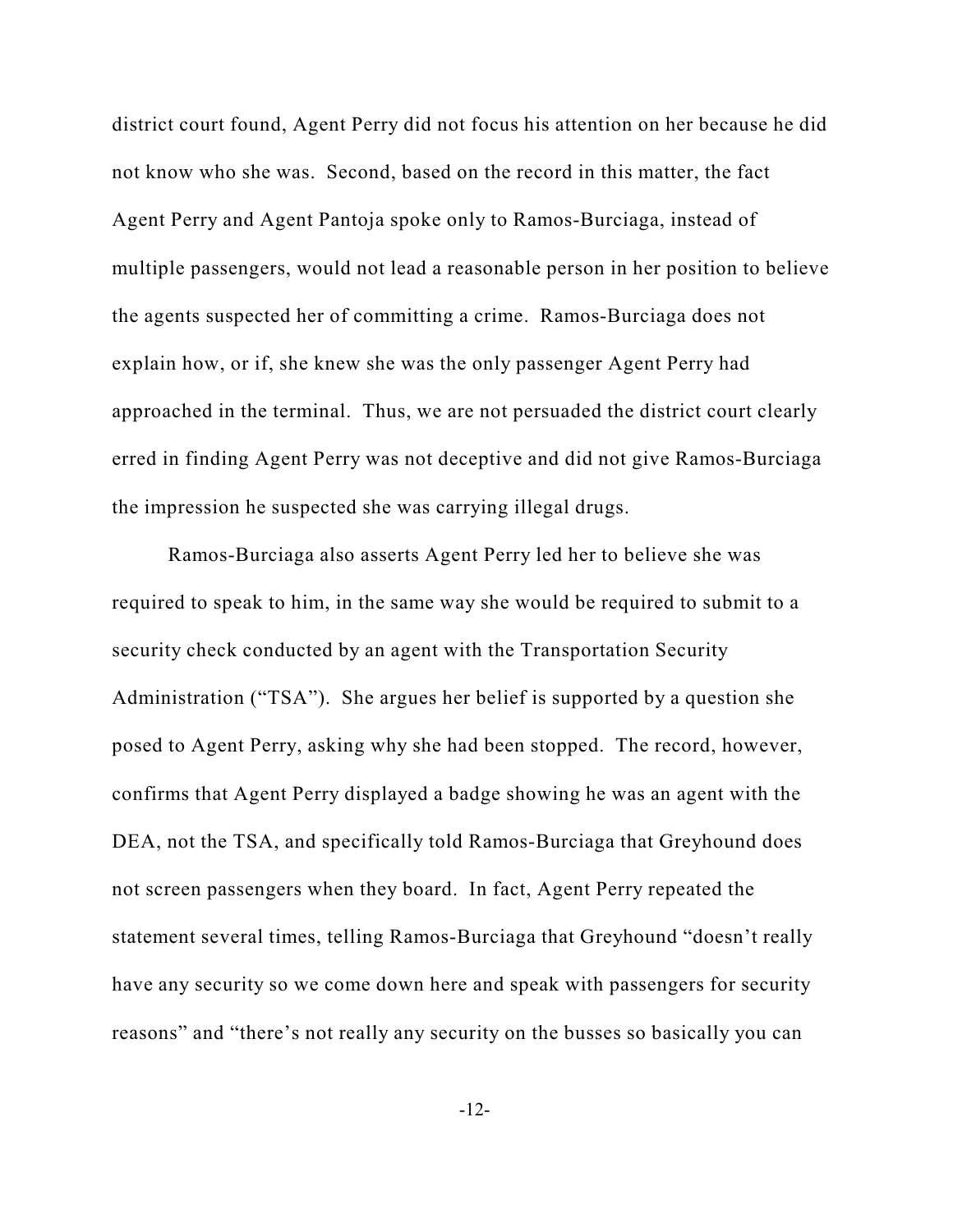carry whatever you want on the bus." This evidence supports the district court's finding that Agent Perry's statements, including his response to her question, 4 did not deceptively convey to Ramos-Burciaga that she was required to speak to him before being permitted to board her bus to Denver.

Finally, Ramos-Burciaga argues she has limited proficiency in English, increasing the coerciveness of the encounter. The district court, however, listened to the recording of the encounter and found her responses and questions were appropriate and "indicate that she understood what she was being asked." Ramos-Burciaga does not identify any portion of the conversation demonstrating this finding is clearly erroneous and the transcript does not support her assertion she was "struggling to grasp what agents were saying and to respond appropriately." Appellant's Opening Br. at 13.

Having determined that none of the district court's factual findings are clearly erroneous, we apply those findings to conclude Ramos-Burciaga was not

<sup>&</sup>lt;sup>4</sup> The audio recording of the encounter was transcribed by the government. Ramos-Burciaga argues she asked Agent Perry, "What happened that I was stopped?" but the transcript incorrectly indicates the second portion of her question was unintelligible. The district court stated "[t]he audio recording of what [Ramos-Burciaga] said is not clear, and it is difficult to discern what [she] said after 'what happened.'" Based on that uncertainty and Agent Perry's testimony that he did not recall Ramos-Burciaga asking if she was stopped, the district court declined to find that Ramos-Burciaga asked why she was stopped. In evaluating her claim that Agent Perry's response to her question led her to believe she was not free to leave, the district court assumed, but did not find, that Ramos-Burciaga asked why she was stopped.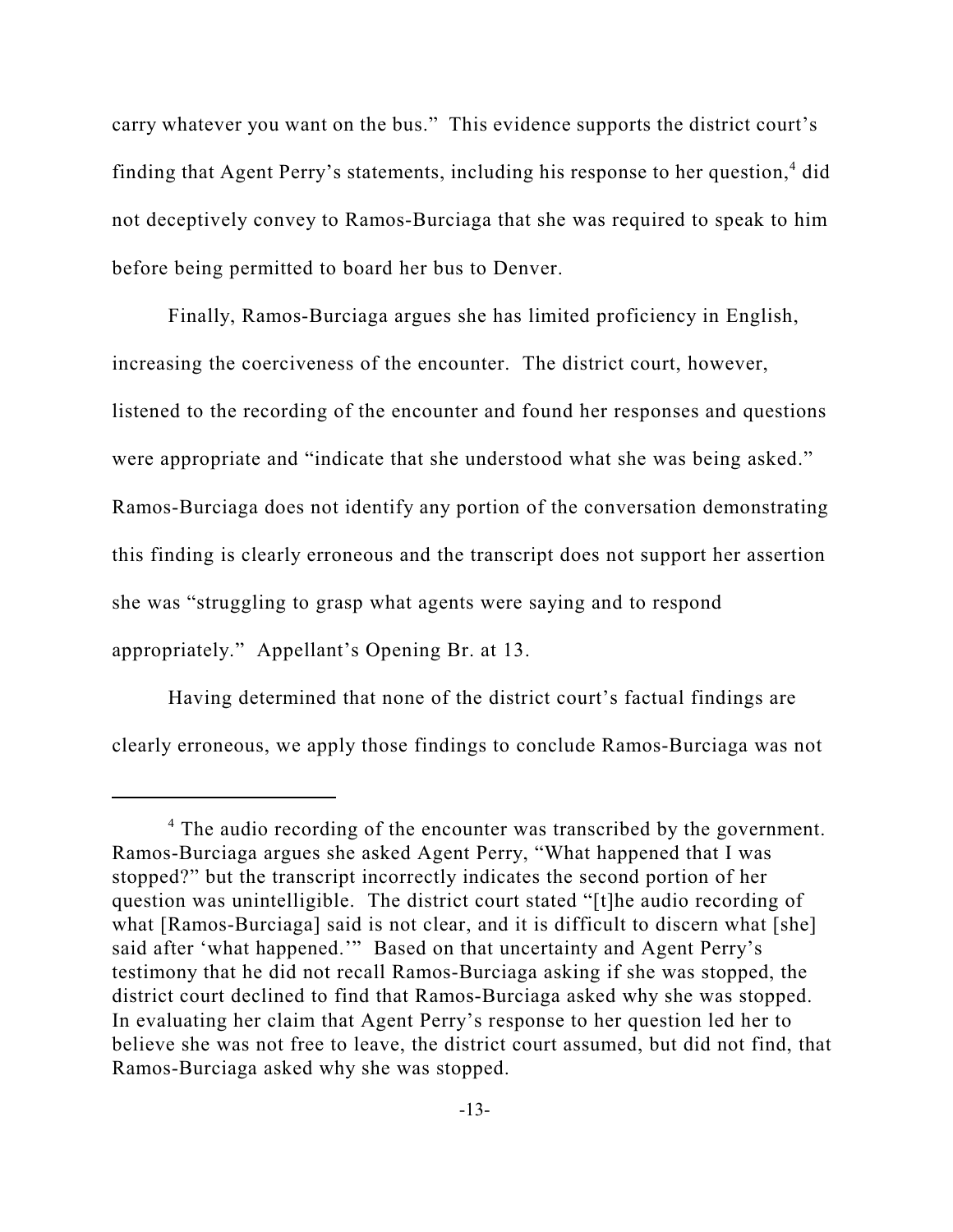seized. Based on the relevant circumstances, no reasonable person in her position would believe she was not free to terminate the encounter. Agent Perry approached her in a public place with other people present<sup>5</sup>; he spoke calmly and asked Ramos-Burciaga for permission to speak to her rather than demanding that she interact with him; Agent Perry and Agent Pantoja were in street clothes, did not display any weapons, and did not touch Ramos-Burciaga or make threatening gestures; neither Agent Perry nor Agent Pantoja impeded Ramos-Burciaga's movement; Agent Perry truthfully told Ramos-Burciaga he was conducting a security check because Greyhound does not check passengers' possessions before they board the busses; and there was no language barrier preventing Ramos-Burciaga from understanding Agent Perry's questions and explanations.

Only two relevant factors lean in Ramos-Burciaga's favor: Agent Perry did not tell her she was free to leave and more than one officer was present during the encounter. But these factors, when considered with all the others, provide only weak support for her position. *See United States v. Thompson*, 546 F.3d 1223, 1228 (10th Cir. 2008) (holding the failure to inform a defendant of her right to terminate the encounter "carr[ies] little weight in our analysis"); *United*

<sup>5</sup> *See United States v. Thompson*, 546 F.3d 1223, 1227 (10th Cir. 2008) ("Both the Supreme Court and this Court have held that the presence of other citizens during a police encounter is one factor suggesting its consensual nature.").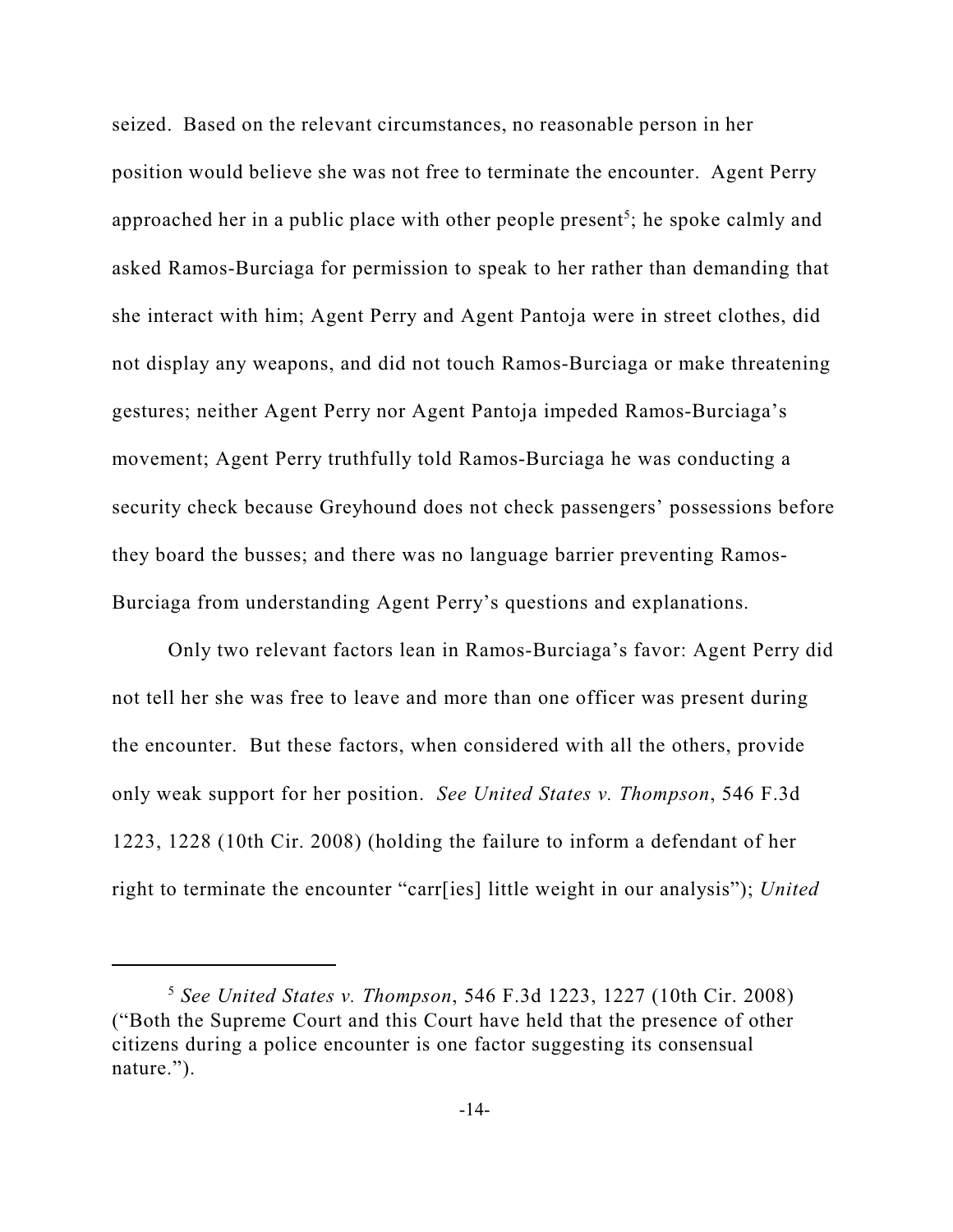*States v. Benard*, 680 F.3d 1206, 1211 (10th Cir. 2012) (concluding the presence of two officers did not create a coercive environment when the encounter "occurred on a public street in broad daylight"). Accordingly, we affirm the district court's ruling that Ramos-Burciaga was not seized at any time before her arrest.

#### *B. Consent to Search*

Ramos-Burciaga also argues the consent she gave to search her backpack was not voluntary. Although a warrant is generally required before officers may conduct a search, no warrant is necessary if the owner of the property voluntarily consents. *Florida v. Jimeno*, 500 U.S. 248, 250–51 (1991). "[T]he question whether a consent to a search was in fact 'voluntary' or was the product of duress or coercion, express or implied, is a question of fact to be determined from the totality of all the circumstances." *Schneckloth v. Bustamonte*, 412 U.S. 218, 227 (1973). The district court's finding of voluntariness is reviewed for clear error. *United States v. Thompson*, 524 F.3d 1126, 1133 (10th Cir. 2008).

Factors to consider within the federal totality of the circumstances test include physical mistreatment, use of violence, threats, promises, inducements, deception, trickery, or an aggressive tone, the physical and mental condition and capacity of the defendant, the number of officers on the scene, and the display of police weapons. Whether an officer reads a defendant his Miranda rights, obtains consent pursuant to a claim of lawful authority, or informs a defendant of his or her right to refuse consent, also are factors to consider in determining whether consent given was voluntary under the totality of the circumstances.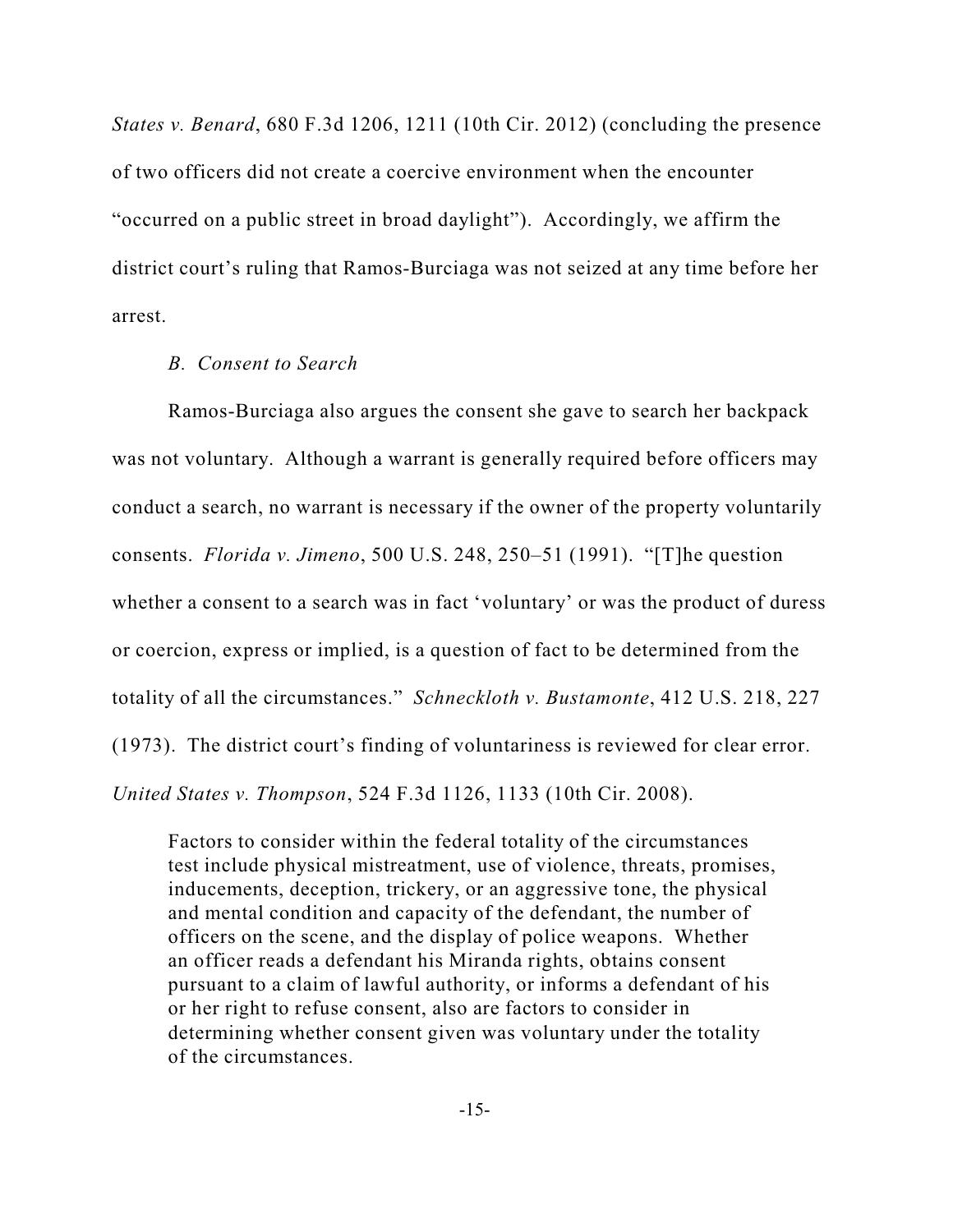*United States v. Sawyer*, 441 F.3d 890, 895 (10th Cir. 2006) (citations omitted).

As we have already concluded, the encounter occurred in a public place and Agent Perry did not threaten Ramos-Burciaga, deceive her, use an aggressive tone, or display his weapon during the encounter. The district court's finding that Ramos-Burciaga's identification and bus ticket were returned to her immediately is not challenged. We have further concluded Ramos-Burciaga was not seized at the time she gave her consent for Agent Perry to search her backpack and, thus, the consent was not tainted by an illegal seizure. *Cf. United States v. Contreras*, 506 F.3d 1031, 1037 (10th Cir. 2007) ("[D]etention is only one factor to be considered in determining whether consent was voluntarily and freely given based on the totality of the circumstances."). Her remaining argument—that Agent Perry coerced her into consenting by persistently requesting permission to search her luggage—is belied by the transcript of the encounter.

Agent Perry asked Ramos-Burciaga twice if he could search her backpack; both times she responded by asking him why he wanted to search. Each time Agent Perry truthfully told her his objective was to make sure she did not have "anything illegal" in the backpack. The district court acknowledged Ramos-Burciaga "twice declined to consent to his search of the backpack," but also found "she did not answer his first two requests to search her backpack." Agent

-16-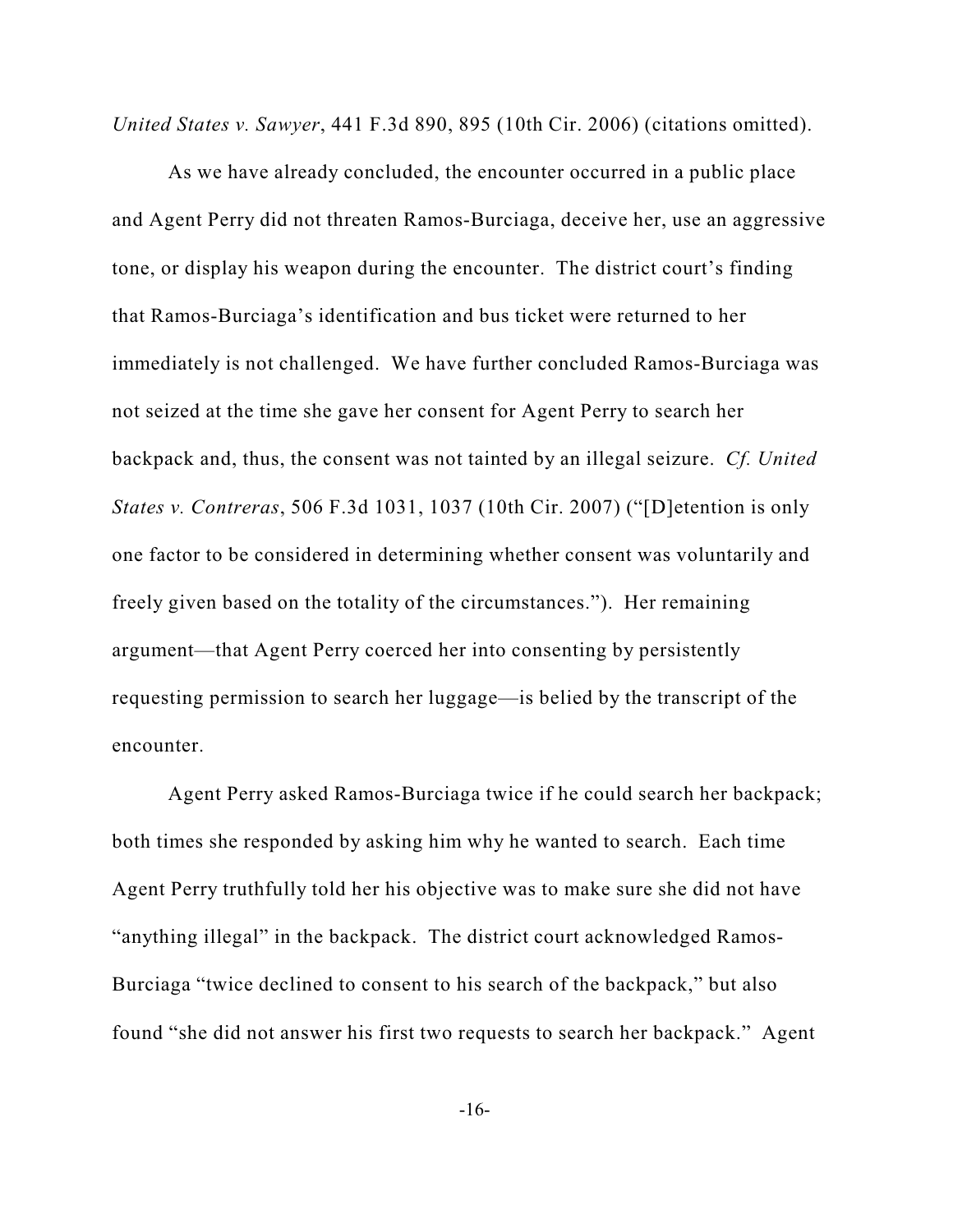Perry then asked Ramos-Burciaga if she would open the backpack herself and allow him to view its contents. She responded, "Yeah, sure." Based on these facts, the district court found Agent Perry did not coerce Ramos-Burciaga into opening the backpack herself and showing him its contents when he proposed that approach.

Under all the circumstances, as set out above, there is no clear error in the district court's finding that Agent Perry's "alternative request for [Ramos-Burciaga] to open her backpack did not become coercive." Ramos-Burciaga agreed without hesitation to open the backpack herself when Agent Perry proposed this approach, despite previously questioning Agent Perry when he asked to open it himself. This is not a situation where Ramos-Burciaga clearly expressed her desire not to cooperate by resisting persistent demands from Agent Perry. *See Donahue v. Wihongi*, 948 F.3d 1177, 1195 (10th Cir. 2020). Having reviewed the entire record in light of the relevant circumstances, we discern no reversible error in the district court's finding that the government met its burden of showing Ramos-Burciaga voluntarily consented to the search of her backpack.